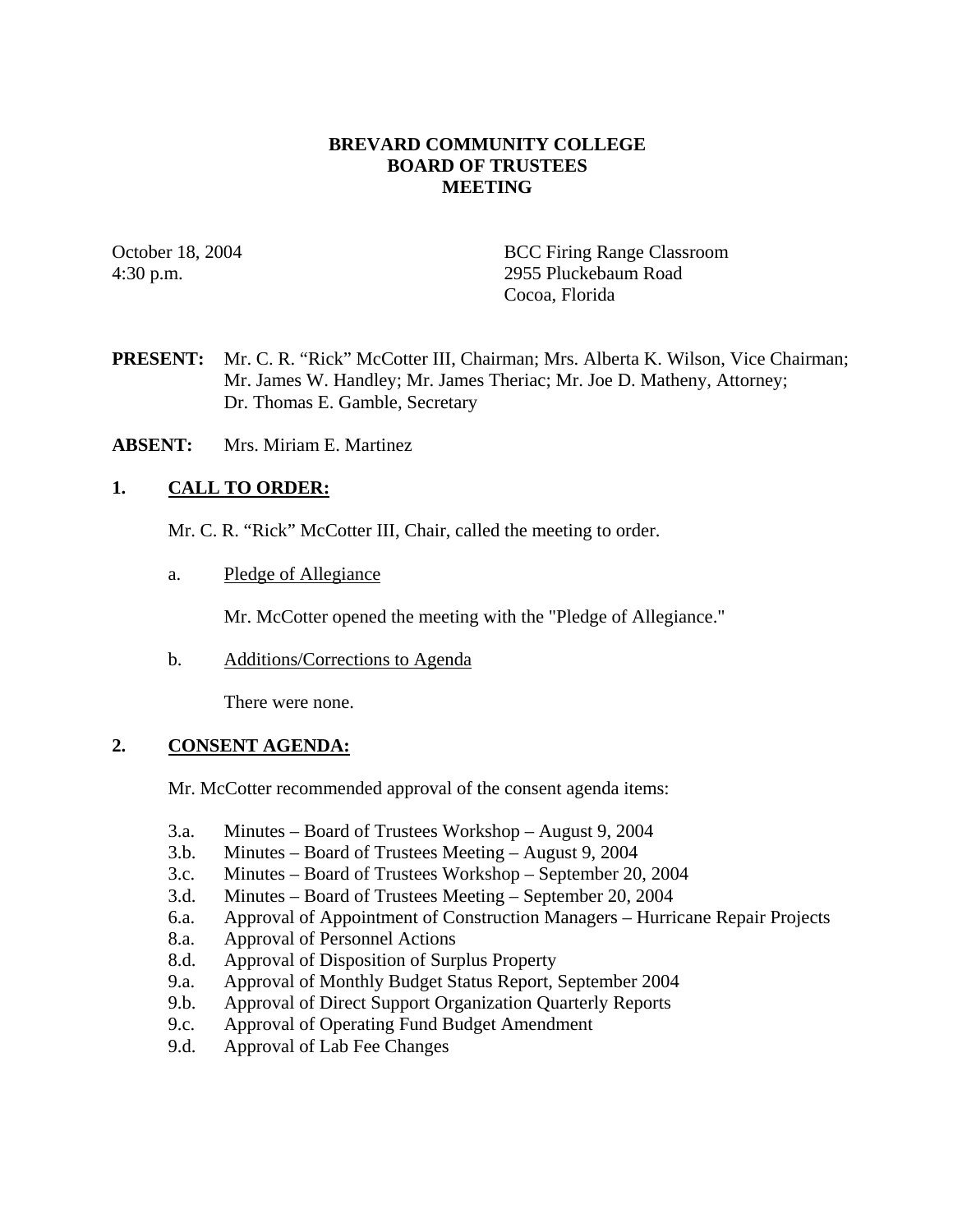Board of Trustees Meeting October 18, 2004 Page -2-

> Mr. Handley moved approval of the consent agenda items. Mr. Theriac seconded the motion. All those voting in favor of the motion –Handley, Theriac, McCotter, and Wilson; opposed – none. Motion unanimously approved. (Mrs. Martinez absent)

### **3. APPROVAL OF OFFICIAL MINUTES OF PREVIOUS MEETINGS:**

a. Minutes – Board of Trustees Workshop Meeting – August 9, 2004

Approved – consent agenda.

b. Minutes – Board of Trustees Meeting – August 9, 2004

Approved – consent agenda.

c. Minutes – Board of Trustees Workshop Meeting – September 20, 2004

Approved – consent agenda.

d. Minutes – Board of Trustees Meeting – September 20, 2004

Approved – consent agenda.

# **4. COMMUNICATIONS:**

None.

# **5. CITIZEN'S PRESENTATION:**

None.

# **6. CONSTRUCTION AND DEVELOPMENT:**

a. Approval of Appointment of Construction Managers – Hurricane Repair Projects – Mr. Little

Approved – consent agenda.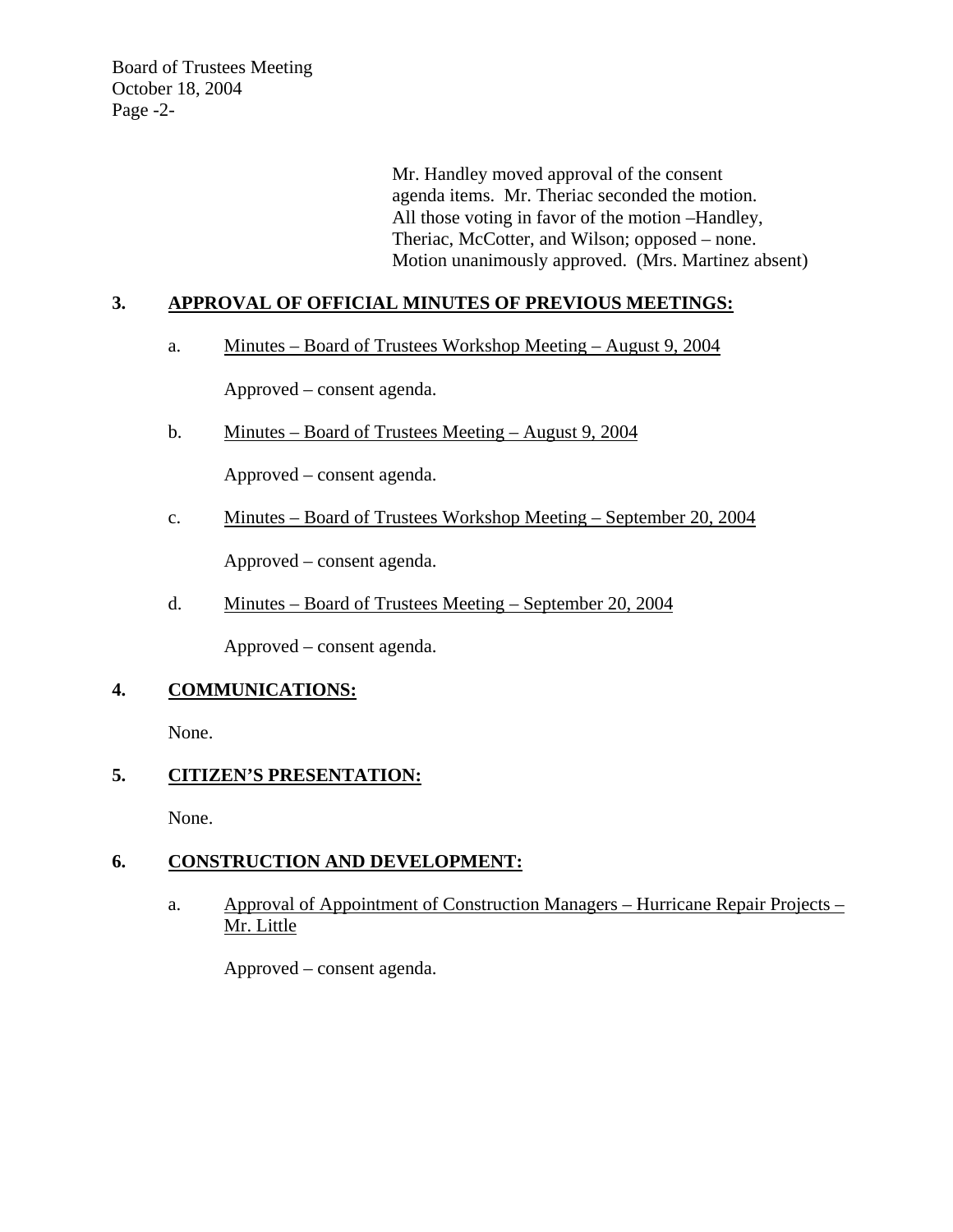Board of Trustees Meeting October 18, 2004 Page -3-

### **7. OLD BUSINESS:**

### a. Report on Pending Legal Actions – Mr. Matheny

Mr. Joe Matheny, College Attorney, reported that Parrish Medical Center (PMC) has requested approval from the College to construct a curb cut across College property for the benefit of the American Legion adjacent to the Titusville Campus. A map was distributed depicting the initial proposed location of the curb cut. College staff did not approve of the original proposed location, Mr. Matheny reported, as it severed the property in an undesirable way. Thus, a new driveway location was proposed, which is also depicted on the map. Mr. Matheny reported that the curb cut would be constructed at PMC's expense, with the college only agreeing to provide fill dirt to bring the area up to grade. Mr. Matheny reported that the American Legion desires the proposed driveway in order to have more convenient south bound accessibility to U.S. Highway 1. Mr. Moon confirmed that the proposed driveway location provides good visibility in both directions away from the hospital's emergency vehicle entrance. Dr. Gamble supported the easement for PMC.

> Mrs. Wilson moved approval of a non-exclusive easement for the PMC's construction of the proposed curb cut. Mr. Theriac seconded the motion.

Mr. Handley requested further discussion regarding a possible alternate placement of the driveway. Mr. Matheny reported that alternate placement had been suggested in the past and rejected by the Legion. Mr. Handley suggested amending the motion to have further discussions with the American Legion regarding better alternatives. Because of reservations expressed by the Board, Mr. McCotter suggested that the motion and second be withdrawn until PMC could provide further explanation of their transaction and plans, along with written confirmation that the American Legion concurs with said plans.

> Mr. Theriac withdrew his second. Mrs. Wilson withdrew her motion.

Mr. McCotter requested that Mr. Matheny obtain written confirmation from the Legion that they are in agreement with the proposed easement, along with presentation or documentation of PMC's plans. Mr. Matheny indicated that he will ask that a presentation and/or written documentation be provided by Parrish Medical Center prior to requesting consideration of approval by the Board.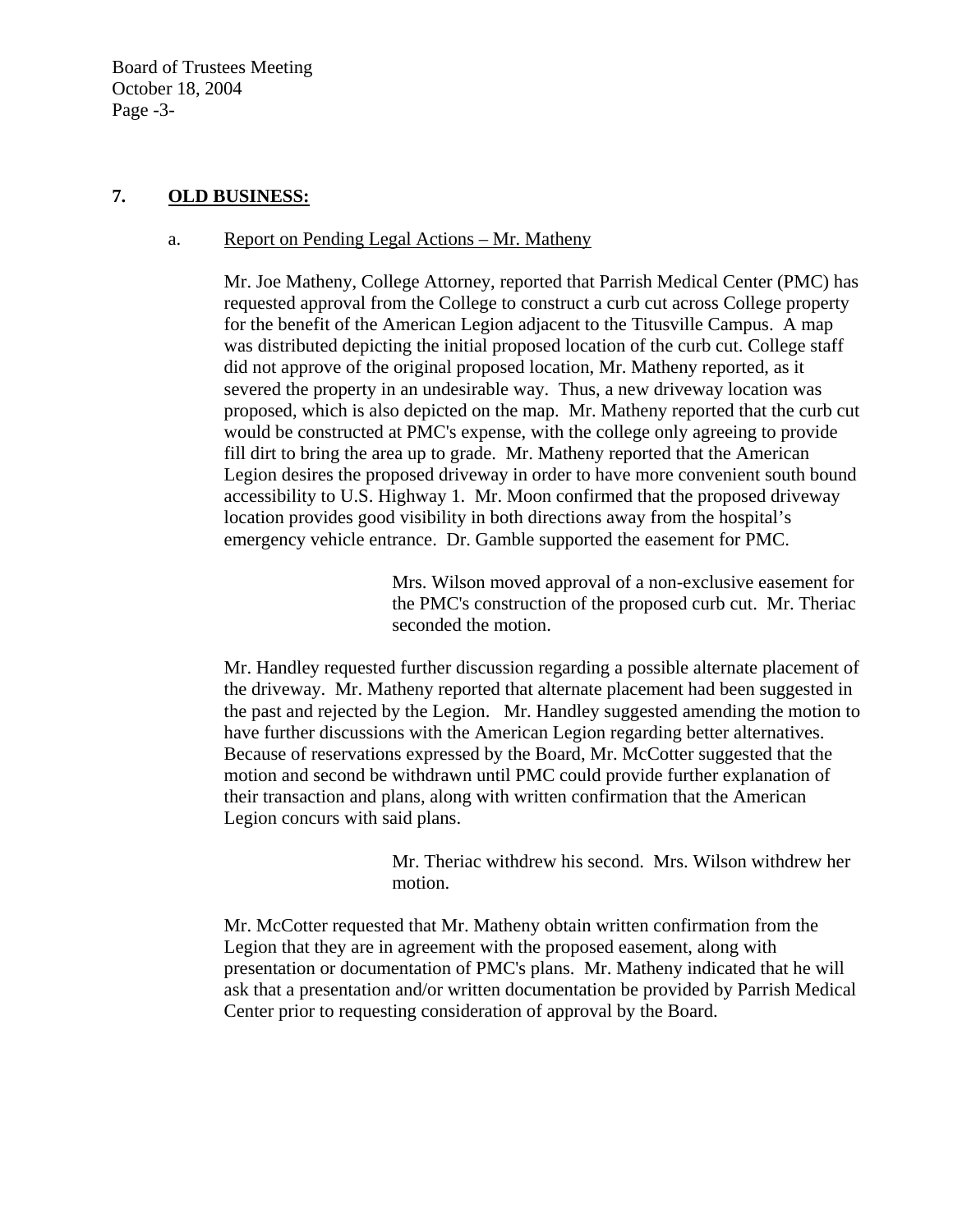Board of Trustees Meeting October 18, 2004 Page -4-

#### b. Approval of AM-KO Custodial Contract Extension – Mr. Little

Mr. Al Little, Vice President, Finance and Administration Services, reported that in 2001 the college completed a RFP process, which resulted in the selection of AM-KO as the college's custodial vendor. He reported that the learning curve by the contractor, as the college was their first educational client, has resulted in mixed reviews by college personnel. Mr. Little stated that he believes that AM-KO has improved services and has the potential for further improvement as they have expressed their commitment to providing effective service to the college. There is a financial advantage to retaining AM-KO as their pricing model is more reasonable than other bidders. Therefore, the college administration has requested an eightmonth trial extension of the AM-KO contract through to June 2005, in order to allow evaluation of improvements made in light of recent management changes. This extension will include a 5% increase requested by AM-KO to afford raises for their employees as the contract did not allow for increases during the last two years. Mr. Little reported that AM-KO also agreed to reduce their contract by \$50,000 which would allow the college to hire a contract manager to assist in communications between the college and AM-KO. The administration believes this change will improve communications and performance. Dr. Gamble recommended approval of the AM-KO Custodial Contract Extension.

> Mr. Theriac moved approval of the AM-KO Custodial Contract Extension. Mr. Handley seconded the motion. All those voting in favor of the motion –Theriac, Handley, and McCotter; opposed – Wilson. Motion approved with a 3-1 vote. (Mrs. Martinez absent.)

Mr. Little reported that the service will be evaluated during the next few months with a status report provided to Board in March. That will allow for decision regarding the need for additional RFP process prior to the June 2005 contract deadline or if the college should request a long-term extension by the Board.

# 8. **NEW BUSINESS:**

### a. Personnel Actions – Ms. Oglesby

Approved – consent agenda.

### b. Approval of Insurance Plan for 2005 Calendar Year – Mr. Little

Mr. Al Little, Vice President, Finance and Administration Services, reported that the Insurance Committee met and unanimously recommended continuation of health insurance coverage with the current carriers for the 2005 calendar year. He reported that the college has been pleased with the services of Blue Cross/Blue Shield of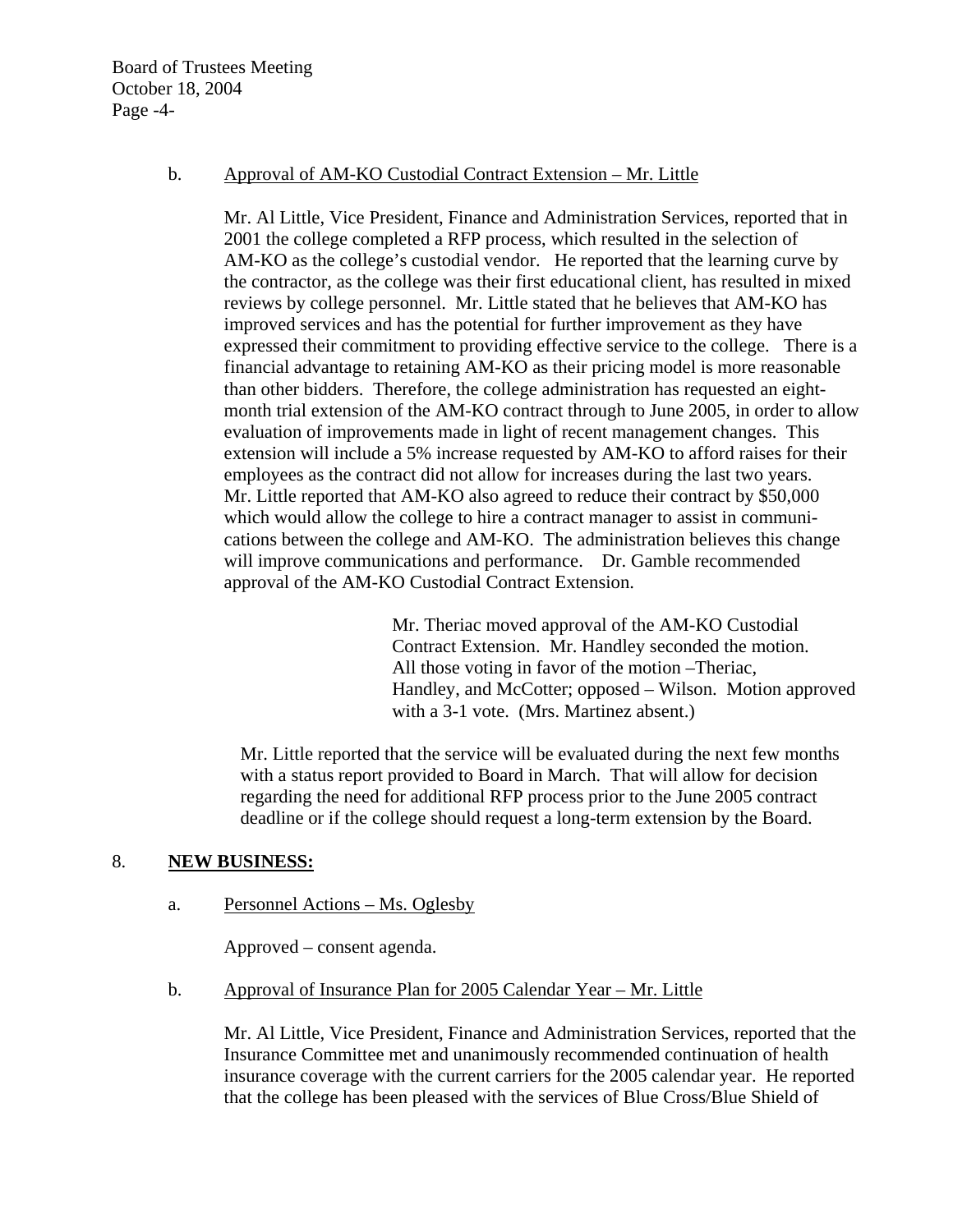Board of Trustees Meeting October 18, 2004 Page -5-

> Florida (through the Community College Risk Management Consortium), and is pleased that premiums will only increase 2.5% for 2005. Accordingly, the college has been pleased with the dental and life coverage and premium increases for the coming year are fairly small. Dr. Gamble recommended approval of the Insurance Plan for 2005 Calendar Year.

> > Mrs. Wilson moved approval of the Insurance Plan for 2005 Calendar Year. Mr. Handley seconded the motion. All those voting in favor of the motion –Wilson, Handley, McCotter, Theriac and Wilson; opposed – none. Motion unanimously approved. (Mrs. Martinez absent.)

### c. Discussion/Approval of Board "Ends" – Board

Mr. McCotter recommended that this discussion item be tabled due to Mrs. Martinez' absence as well as incomplete input from trustees. Dr. Gamble requested that trustees review the current listing and make comments and additions prior to the next Board meeting, at which time Dr. Gamble will forward the updated list to Mr. Billings for defining measurable statistics prior to the Board meeting. This will allow for review and selection of the preferred Board Ends by the trustees at the November Board meeting.

d. Approval of Disposition of Surplus Property – Mr. Little

Approved – consent agenda.

e. Request for Board Meeting Agenda Items

None.

# **9. FINANCIAL ACTIONS:**

a. Approval of Monthly Budget Status Report, September 2004 – Mr. Cherry

Approved – consent agenda.

- b. Approval of Direct Support Organization Quarterly Reports Mr. Cherry Approved – consent agenda.
- c. Approval of Operating Fund Budget Amendment Mr. Little

Approved – consent agenda.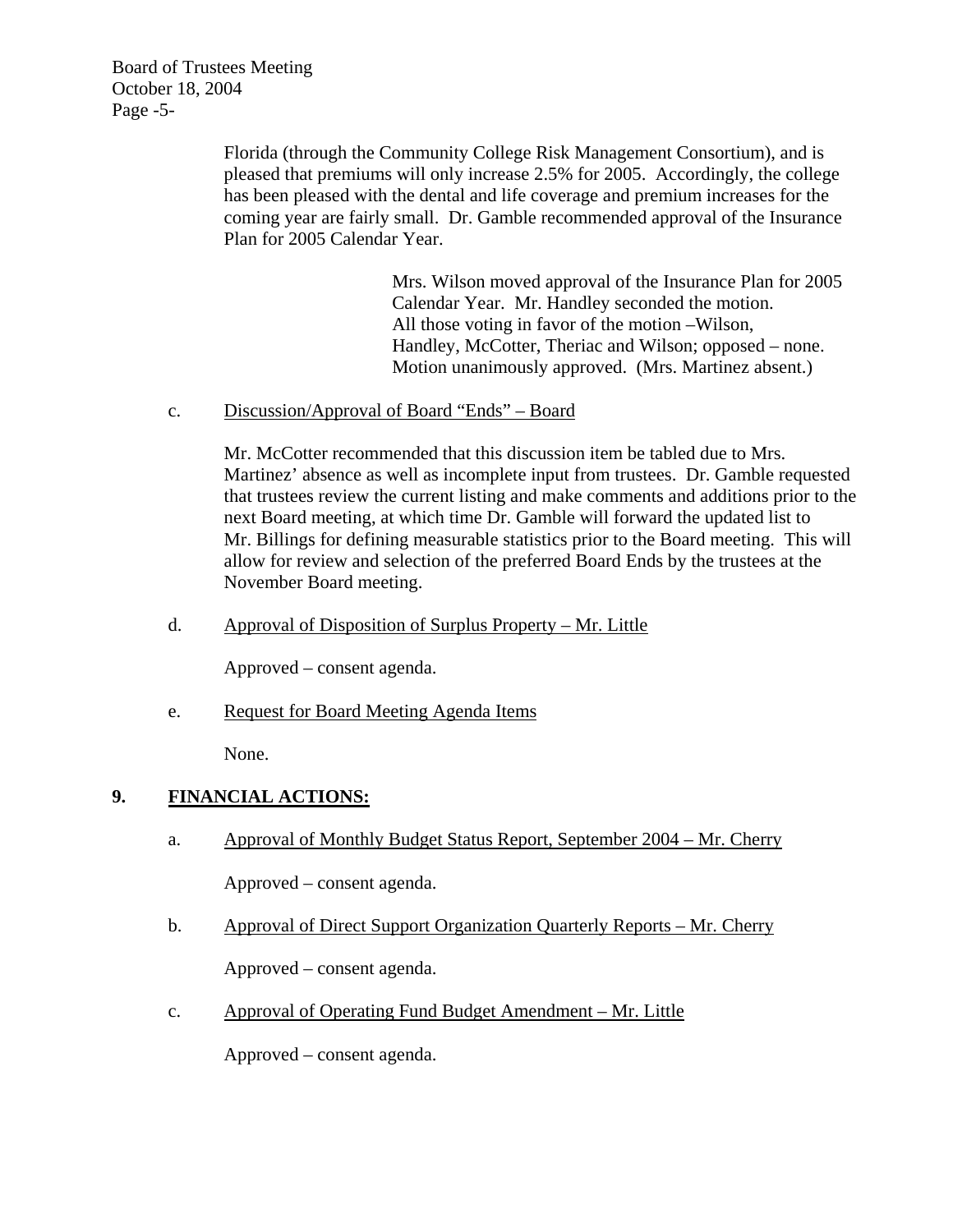Board of Trustees Meeting October 18, 2004 Page -6-

### d. Approval of Lab Fee Changes – Mr. Little

Approved – consent agenda.

### **10. REPORT OF THE PRESIDENT:**

### a. Introduction of Mr. Tim Marshall, Chief Information Officer

Dr. Gamble introduced the college's new Chief Information Officer, Mr. Tim Marshall, who will also serve as a member of the District Cabinet.

### b. SpaceTEC Report

Dr. Gamble reported that the Board has been provided with a new SpaceTEC report, which summarizes and highlights the programs and accomplishments of the program. Dr. Astrab reported that the SpaceTEC program is highly recognized by the National Science Foundation (NSF) and FACC for their programs and professionalism, and that the program is used as a benchmark. Dr. Gamble reported that the NSF approval will help the college pursue a follow up grant, by Dr. Koller and his staff. Dr. Gamble reported that he recommends a "field trip" Board meeting at SpaceTEC and the Aerospace program in February 2005. The Board concurred.

### c. Rapid Response Roofer Training

Dr. Gamble reported that Kieta Osteen-Cochrane, Executive Director, Institute for Business Training and Community Education (IBT&CE) has developed a 24 contact hour non-credit course in response to a need expressed by Jeff Schiff, EDC Workforce Advisor. The program will allow for the significant need for training of new roofing employees due to the hurricanes. The training will be completed in three weekends, and tuition assistance may be available by employers or Work Force Board for displaced workers. Mr. Bill Howard, Palm Bay Apprenticeship Program, will assist by providing his lab for construction "mini-roofs".

### d. Simpkins Business Seminar for Entrepreneurial Development

Dr. Gamble reminded the trustees of the Stedman Graham lecture "You Can Make It Happen: A Nine-Step Plan for Success" scheduled for Thursday, October 28, 2004. Two lectures are scheduled: 9:25 a.m. at the King Center, Melbourne Campus, and 11:15 a.m. in the Simpkins Fine Arts Auditorium, Cocoa Campus.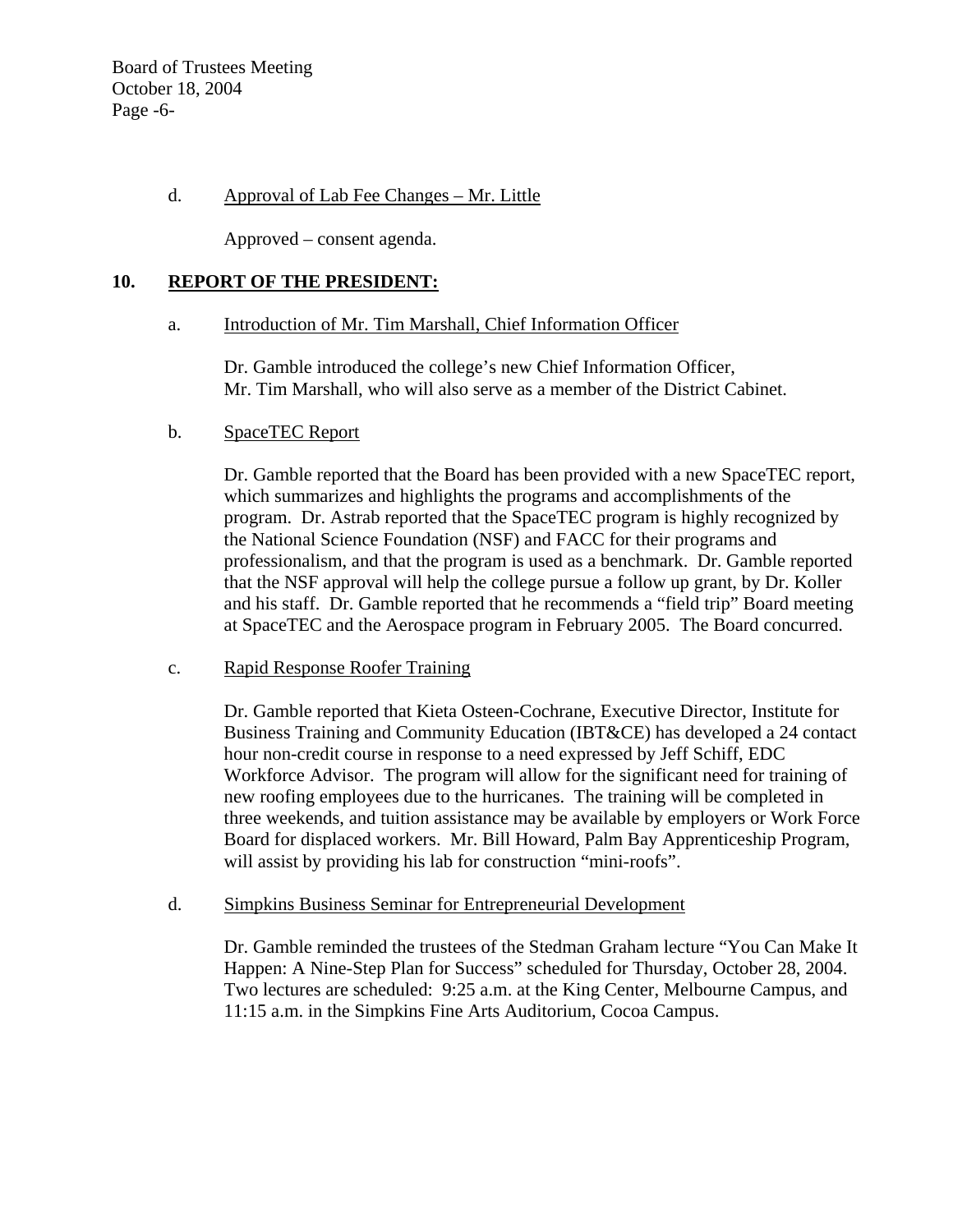Board of Trustees Meeting October 18, 2004 Page -7-

#### e. The College Advisor

Dr. Gamble reported that the "College Advisor" insert to the October 4 Florida Today, distributed to the trustees, provides several excellent marketing pieces highlighting the college as well as the 2+2 program with the University of Central Florida. Dr. Gamble attributed Mrs. Matta and her staff for their accomplishment.

f. Crossroads Magazine

The local minority news magazine "Crossroads" has included numerous articles highlighting the college in the October/November 2004 edition, which was provided to the trustees. Dr. Gamble indicated he anticipates a continuing, active role with this publication in the future.

# **11. COMMITTEE REPORTS:**

### a. Alumni Association – Mrs. Wilson

Mrs. Wilson requested that a thank you letter be sent to Mr. Perkins and staff for their hospitality. Mr. McCotter recommended that future "field" Board meetings will be scheduled as it allows for greater awareness of the college community experience.

Mrs. Wilson reported that the Alumni Association is currently raising scholarship funds by selling Burdines discount tickets. She further reported that a new chairperson will be appointed as the current Chairman, Mr. Lance Armstrong, will be leaving the Alumni Association to offer his assistance with the college Foundation Board. Mrs. Wilson reported his leadership to the Alumni Association will be missed.

### b. BCC Foundation – Mr. Theriac

Mr. Theriac reported that in the recent Foundation meeting, Sandy Sanderson, Area Manager, Florida Power & Light (FPL), took the opportunity to give special thanks to Dr. Gamble and Dr. Purga for use of the Palm Bay facility as the power recovery staging area. Mr. Sanderson indicated that the college's assistance was indispensable to the power recovery in the area. Dr. Gamble reported he recently had an opportunity to meet the FPL President and several Vice Presidents at the staging area for a Saturday morning press conference. Dr. Gamble took the opportunity to indicate the college's interest in providing a Lineman Apprenticeship program, which is a four-year program, currently only offered in Miami. Further explorations will be made in regard to the Lineman Program, as it will complement the Electricians Apprenticeship program.